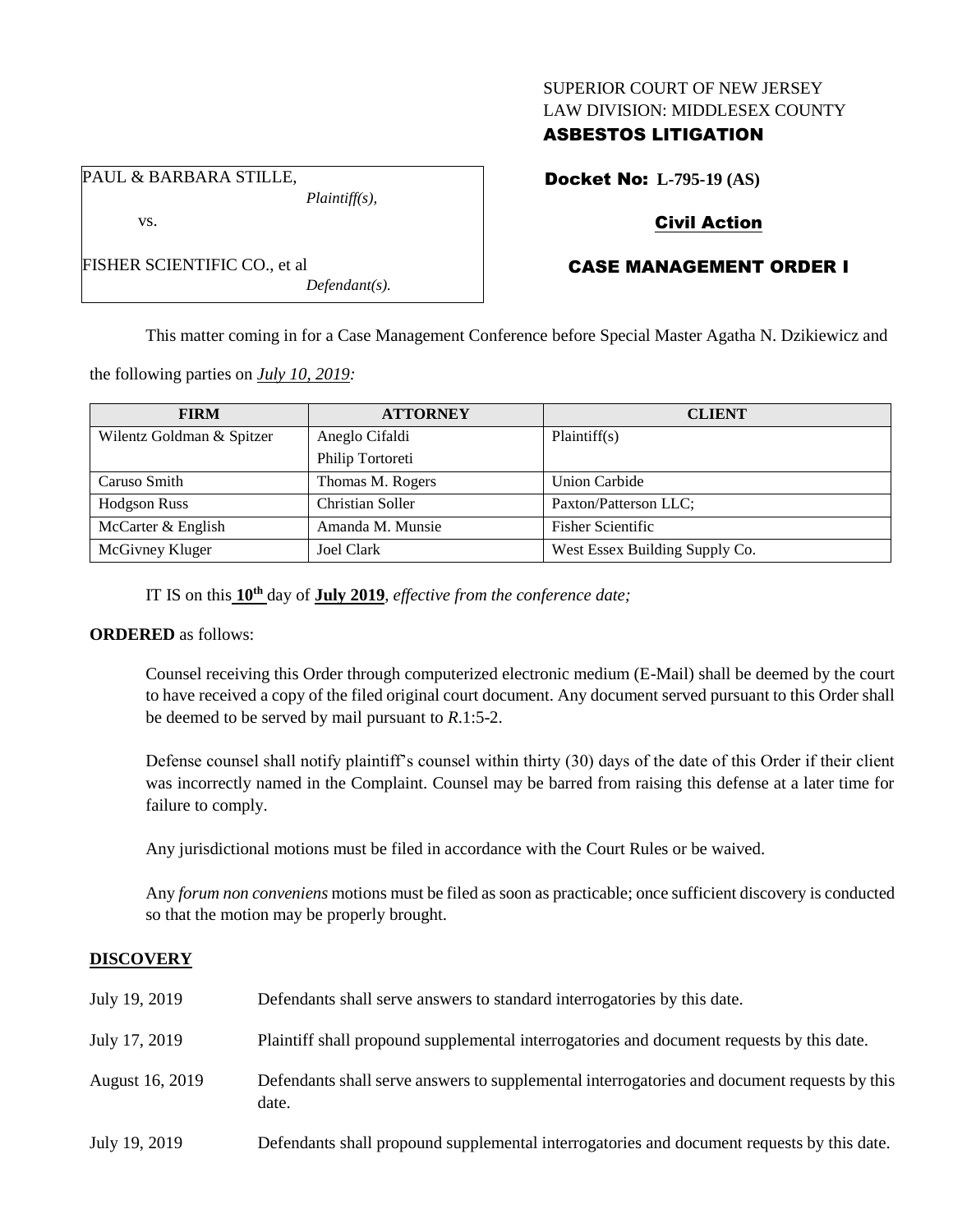| August 16, 2019    | Plaintiff shall serve answers to supplemental interrogatories and document requests by this<br>date.                                                                                                        |
|--------------------|-------------------------------------------------------------------------------------------------------------------------------------------------------------------------------------------------------------|
| September 30, 2019 | Fact discovery, including depositions, shall be completed by this date. Plaintiff's counsel shall<br>contact the Special Master within one week of this deadline if all fact discovery is not<br>completed. |
| September 30, 2019 | Depositions of corporate representatives shall be completed by this date.                                                                                                                                   |

### **EARLY SETTLEMENT**

August 30, 2019 Settlement demands shall be served on all counsel and the Special Master by this date.

#### **MEDICAL EXPERT REPORT**

| July 19, 2019     | Plaintiff shall serve executed medical and employment authorizations by this date.                                                                                                                                                                       |
|-------------------|----------------------------------------------------------------------------------------------------------------------------------------------------------------------------------------------------------------------------------------------------------|
| September 3, 2019 | Plaintiff shall serve medical expert reports by this date.                                                                                                                                                                                               |
| September 3, 2019 | Upon request by defense counsel, plaintiff is to arrange for the transfer of pathology specimens<br>and x-rays, if any, by this date.                                                                                                                    |
| January 15, 2020  | Defendants shall identify its medical experts and serve medical reports, if any, by this date. In<br>addition, defendants shall notify plaintiff's counsel (as well as all counsel of record) of a<br>joinder in an expert medical defense by this date. |

#### **LIABILITY EXPERT REPORTS**

- October 31, 2019 Plaintiff shall identify its liability experts and serve liability expert reports by this date or waive any opportunity to rely on liability expert testimony.
- January 15, 2020 Defendants shall identify its liability experts and serve liability expert reports, if any, by this date or waive any opportunity to rely on liability expert testimony.

#### **SUMMARY JUDGMENT MOTION PRACTICE**

- October 25, 2019 Plaintiff's counsel shall advise, in writing, of intent not to oppose motions by this date.
- November 8, 2019 Summary judgment motions shall be filed no later than this date.
- December 6, 2019 Last return date for summary judgment motions.

#### **EXPERT DEPOSITIONS**

February 14, 2020 Expert depositions shall be completed by this date. To the extent that plaintiff and defendant generic experts have been deposed before, the parties seeking that deposition in this case must file an application before the Special Master and demonstrate the necessity for that deposition. To the extent possible, documents requested in a deposition notice directed to an expert shall be produced three days in advance of the expert deposition. The expert shall not be required to produce documents that are readily accessible in the public domain.

 $\_$  , and the set of the set of the set of the set of the set of the set of the set of the set of the set of the set of the set of the set of the set of the set of the set of the set of the set of the set of the set of th